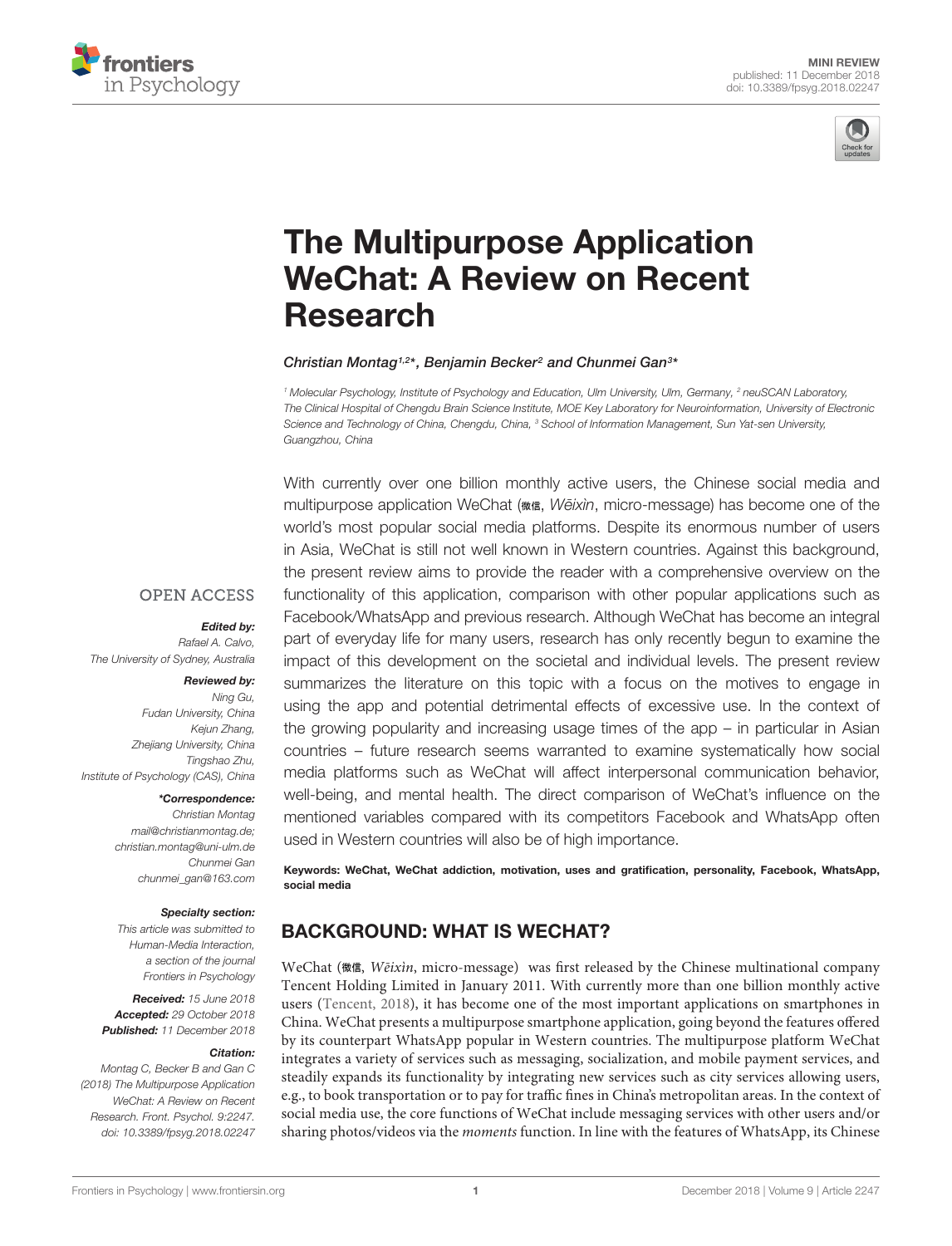counterpart offers free video and voice call features and a large range of emoticons to emphasize the emotional state of the users.

It is of importance to mention that the social media part of this smartphone application represents only one relevant aspect of WeChat. Indeed, WeChat must be seen in broader terms than "just" being social media. From a different angle, WeChat can be seen as a platform to acquire various information. The function of WeChat-Public-Account enables users to get any kinds of information when they follow a distinct public account. In fact, increasingly organizations, e.g., enterprises, universities, and governments, have utilized a WeChat-Public-Account as a channel to transmit information to specific users and interact with them.

An important new feature was added to WeChat in January 2014, with the inclusion of the red envelope ( $\pm\infty$ , hóngbāo) function. This function mirrors the Chinese tradition to exchange monetary gifts via a red envelope (in particular during the Chinese Spring Festival). This red envelope function became immediately so successful that more than 768 million individuals participated in sending and receiving red envelopes during the six-day Spring Festival holiday in 2018 [\(Xinhua,](#page-7-0) [2018\)](#page-7-0). Additional numbers on WeChat behavior have been reported recently underlining the importance of WeChat. In September 2017, 902 million individuals logged in daily to WeChat and 38 billion messages have been sent over this platform every day. The average user spent 139 mins each month on the app to call and 68 million videos have been posted each day in 2017 (all numbers taken from [Blog.WeChat.com,](#page-5-0) [2017\)](#page-5-0). These numbers reflect that WeChat has become an integral part of everyday life for many users.

Despite the increasing growth of WeChat, research on the potential effects of WeChat usage on the societal and individual levels is currently scarce. Several reasons may have contributed to the lack of systematic research in this field. First, despite growing research on the effects of social media use, previous research has mainly focused on the most popular social media platforms in Western countries, such as Facebook/WhatsApp [e.g., see a review on Facebook research by [Wilson et al.](#page-7-1) [\(2012\)](#page-7-1) and [Montag](#page-6-1) [et al.](#page-6-1) [\(2015b\)](#page-6-1)]. However, given potential cultural differences as well as the more complex integrated functions of WeChat, the previous findings in the Western countries may not be simply extended to determine potential impacts of WeChat in China and other countries with high-usage numbers. Second, despite its popularity in Asia, WeChat is still not well known and used by many individuals living in Western countries. As switching costs are high, it is not easy for them to change from the current social media (e.g., Facebook) to a new one (e.g., WeChat).

In the context of the steadily growing numbers of WeChat users and its rapid extension of functions over the past years, which led to highly interwoven interactions with everyday life, specific research on the effects on the societal and individual levels is needed. From our perspective, research needs to focus on different perspectives to account for the complex effects, which will be outlined after reviewing currently available empirical research on WeChat. In the present work we will focus on three different research approaches with high relevance for WeChat research (also illustrated in **[Figure 1](#page-1-0)**). We will



<span id="page-1-0"></span>discuss motivational aspects of WeChat usage (see section "Motivational Aspects of WeChat Usage") along with potential detrimental aspects of WeChat use on mental health (see section "Detrimental Aspects of WeChat Usage on Mental Health"). Clearly, these fields are entwined. Although motivational aspects first aim at understanding why individuals use WeChat, some of these motivational aspects might be associated with detrimental aspects. A review by [Ryan et al.](#page-6-2) [\(2014\)](#page-6-2) on Facebook addiction revealed that several factors of the uses and gratification theory such as searching for companionship when being lonely might be linked to addictive tendencies toward Facebook, but more in general "inconsistency in the measurement of Facebook addiction makes it difficult to propose compelling arguments regarding this condition" (p. 145). In short, being depressed and/or lonely might result in searching for and perhaps also finding online support. This positive reinforcement might further result in a transit from habitual to excessive usage of Facebook without solving one's own social problems in the offline world. Moreover, lonely persons might be in particular prone to get depressed due to processes of social comparisons triggered by the many happy and exaggerated Facebook profiles demonstrating the often superficially perfect lives of other users [\(Song et al.,](#page-6-3) [2014;](#page-6-3) [Tandoc et al.,](#page-6-4) [2015\)](#page-6-4). The investigation of motivational/well-being/detrimental areas of social media usage – in the present context WeChat – might also strongly benefit from neuroscientific studies, because brain processes underlying these psychological processes are in part well understood and provide an additional layer of information explaining why individuals use social media platforms and/or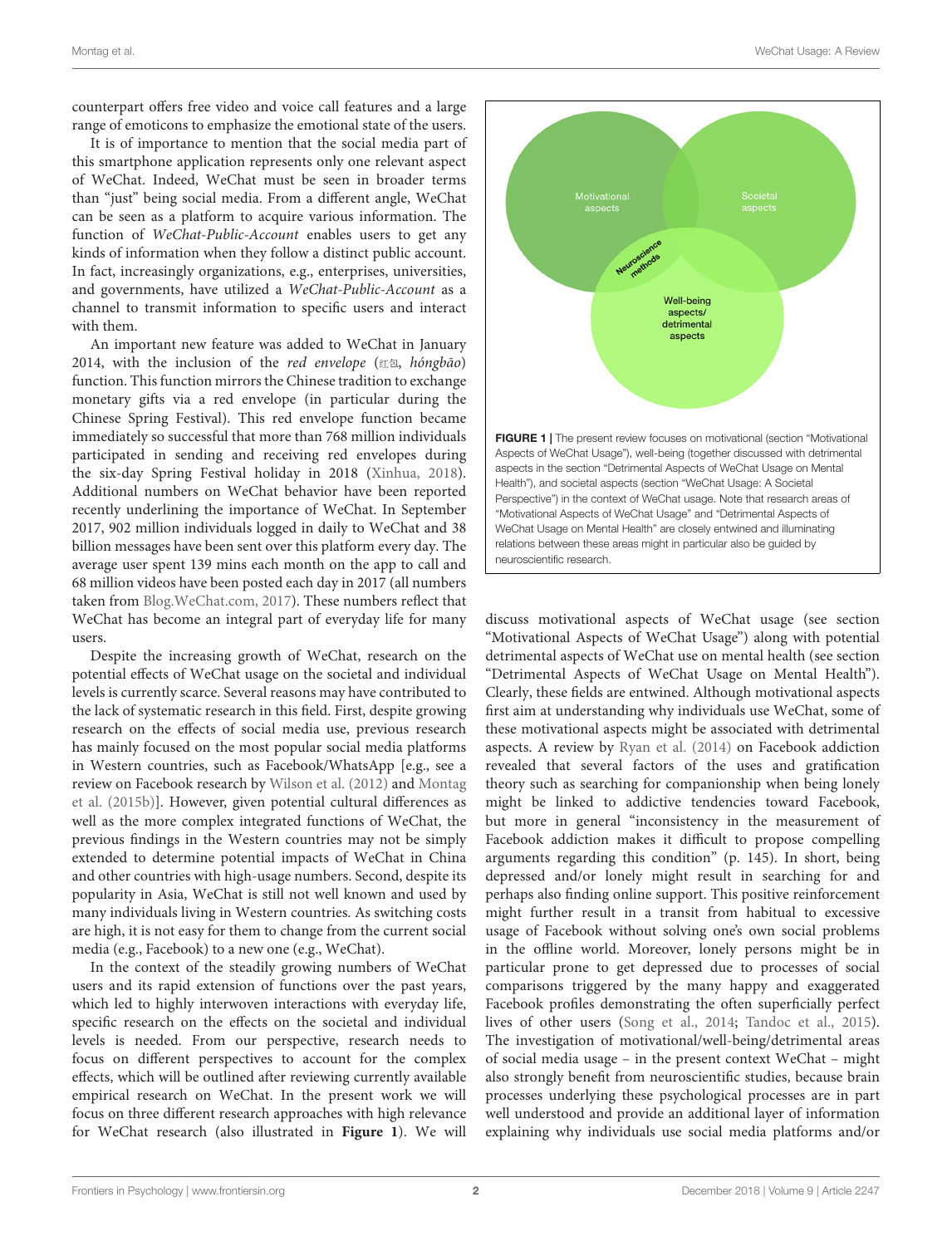develop addictive tendencies [\(Montag et al.,](#page-6-5) [2017\)](#page-6-5). For this reason, the present review also presents initial neuroscientific findings on WeChat usage/addiction. Finally, and as depicted in **[Figure 1](#page-1-0)**, the present review also provides some first insights into the effects of WeChat usage on a societal level (see section "WeChat Usage: A Societal Perspective") before concluding with a brief outlook on future research questions.

# OVERVIEW ON PREVIOUS EMPIRICAL WORK: MOTIVATIONS THAT DRIVE WECHAT USAGE AND POTENTIAL DETRIMENTAL EFFECTS OF EXCESSIVE USAGE

### Motivational Aspects of WeChat Usage

Early work on WeChat usage aimed at understanding motivational aspects of WeChat usage. In this context, [Gan](#page-5-1) [and Wang](#page-5-1) [\(2015\)](#page-5-1) (an interview study with 18 participants), and [Wang et al.](#page-7-2) [\(2015\)](#page-7-2) pointed out that the need for social exchange represents one of the strongest driving forces to use WeChat. This view can be supplemented by the findings of [Mao](#page-6-6) [\(2014\)](#page-6-6) showing in 200 students that WeChat is also used to relax and for stress relief. On one hand, the students of this study in particular appreciated that WeChat enables them to stay in contact with friends; however, and on the other hand, they also stated that their own peers encourage them to use WeChat more often [hence social pressure may be a driving force promoting excessive and potentially problematic use, see also the next section and the new work by [Li et al.](#page-6-7) [\(2018\)](#page-6-7) on stressful life events, WeChat addiction and life satisfaction]. Going beyond the work by [Mao](#page-6-6) [\(2014\)](#page-6-6), [Lien and Cao](#page-6-8) [\(2014\)](#page-6-8) provided evidence that motivational factors such as (satisfying the need for) entertainment, sociality, and information on WeChat impact the attitude toward WeChat. The attitude toward WeChat itself was linked to positive word of mouth (speaking positively about WeChat and its functions), whereas both the attitude toward WeChat and the variable of word of mouth were positively influenced by the factor trust in WeChat (see page 108 in [Lien and Cao,](#page-6-8) [2014\)](#page-6-8). Of note, [Pang](#page-6-9) [\(2016\)](#page-6-9) identified four factors predicting WeChat usage: passtime, affection, sociability, and fashion. Although the frequency of WeChat use per week was best predicted by the passtime variable (e.g., WeChat being pleasant rest, fun, and relaxant), time spent on each session was best predicted by the factor affection (e.g., help and thank other people).

Similar to the well-known "Like"-function on Facebook or Instagram, WeChat allows users to comment and like posted moments of their friends. Evidence from previous fMRI research on these social media platforms [\(Sherman et al.,](#page-6-10) [2016,](#page-6-10) [2018\)](#page-6-11) indicates that posted pictures getting many "Likes" compared with posted pictures getting fewer "Likes" results in stronger activity of the nucleus accumbens region/ventral striatum, hence reflecting the activation of reward-related mechanisms in the human brain [\(Sherman et al.,](#page-6-10) [2016\)](#page-6-10). These effects might be more pronounced in adolescent users (compared to older adults), possibly due to the lower top–down regulation in the adolescent <span id="page-2-0"></span>**TABLE 1** | Overview on prominent (not all) functions available or not available in the applications of WeChat, WhatsApp, and Facebook (note that we compare the Facebook app and not the Facebook messenger, here\*).

|                                                            | WeChat | WhatsApp  | Facebook  |
|------------------------------------------------------------|--------|-----------|-----------|
| Texting peer to peer(s)                                    | Yes    | Yes       | Yes       |
| Video and picture posting functions<br>via peer to peer(s) | Yes    | Yes       | Yes       |
| Group chatting                                             | Yes    | Yes       | Yes       |
| Like mechanism (liking a post from<br>another person)      | Yes    | <b>No</b> | Yes       |
| Newsfeed                                                   | Yes    | <b>No</b> | Yes       |
| Payment option                                             | Yes    | <b>No</b> | <b>No</b> |
| Red envelope                                               | Yes    | <b>No</b> | <b>No</b> |
| Public account in application                              | Yes    | <b>No</b> | Yes       |
| City services                                              | Yes    | <b>No</b> | Yes       |
| Mobile games                                               | Yes    | <b>No</b> | Yes       |
| Availability via mobile app only                           | Yes**  | Yes**     | <b>No</b> |

<sup>∗</sup>Complicating things, WhatsApp belongs to Facebook. Please note that this overview represents the current state of affairs when this review was written. New features might be added, soon. \*\*Desktop versions run only via initial activation over one's own smartphone.

prefrontal cortex undergoing maturational processes. This idea still needs to be more investigated: [Sherman et al.](#page-6-11) [\(2018\)](#page-6-11) "only" contrasted young age groups with (even) positive age associations and accumbens activity in the context of processing popular pictures with high vs. few "Likes" in High School students. Future studies will also need to contrast younger with much older participants. For a more in-depth overview see also [Montag](#page-6-12) [\(2018\)](#page-6-12). It can be expected that comparable rewarding mechanisms (self-related positive feedback) as observed for receiving a "Like" on Facebook/Instagram may also underlie the appeal of sharing pictures on WeChat. Adding to this, a recent work by [Gan](#page-5-2) [\(2017\)](#page-5-2) observed that the following motives (in a descending order) were of importance to predict giving a "Like" for a posted moment on WeChat: enjoyment (hedonic gratification), providing support for another person (social gratification) and searching for information on WeChat (utilitarian gratification). In line with the rewarding aspects of receiving "Likes" (as apparent from research on Facebook and Instagram), social aspects contribute to the rewarding effects such as it has been reported that receiving "Likes" is self-assuring and increases self-esteem of the user [\(Nie et al.,](#page-6-13) [2018\)](#page-6-13). Although some aspects of psychological/neuroscientific research on the Western platforms such as Facebook may generalize to WeChat usage (e.g., both the platforms use the "Like"-mechanism to attract and prolong usage times), findings may not always simply extend to WeChat. This is certainly due to the many different features available on the respective platforms. In **[Table 1](#page-2-0)** we provide an overview on the available features of the prominent platforms WeChat, Facebook, and WhatsApp. Going beyond this, cultural differences between the users hamper a simple generalization of findings, e.g., with respect to motivational aspects, in particular since Facebook and WhatsApp are mostly used in Western countries, whereas WeChat clearly is, to a great extent, a Chinese/Asian phenomenon.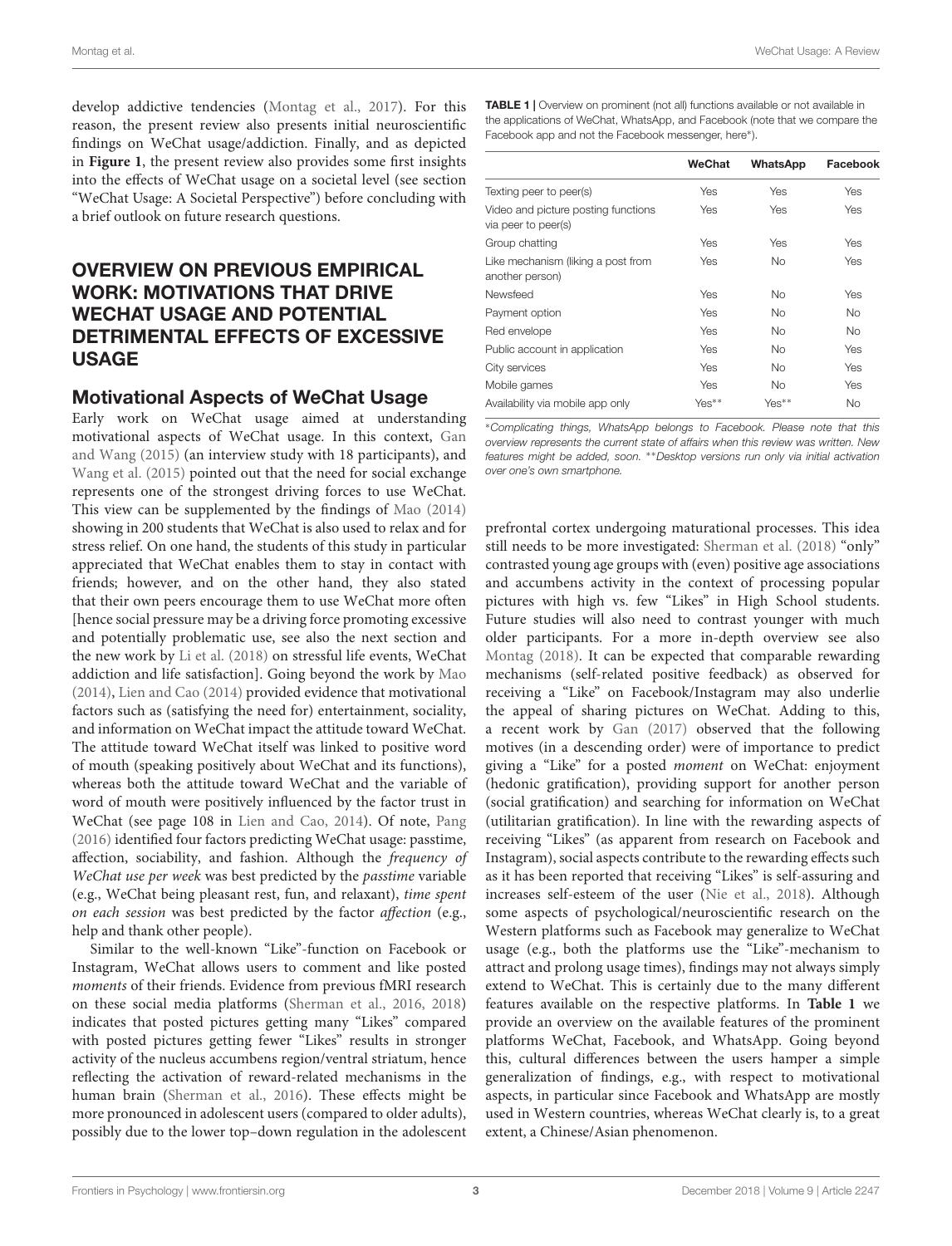Aside from these first insights into motivational aspects of general WeChat usage, some works attempted to explore factors that drive WeChat users' continuance intention of the app. Applying the theoretical framework of uses and gratification (e.g., [Ruggiero,](#page-6-14) [2000\)](#page-6-14), [Gan and Li](#page-5-3) [\(2018\)](#page-5-3) demonstrated that media appeal is by far of highest importance to predict the intention to continue WeChat usage. Individuals scoring high on the psychological construct media appeal are among others known to like WeChat because it enables them to communicate with others immediately and to do this via an easy and cost-effective way. [Gan](#page-5-4) [\(2016\)](#page-5-4) also revealed that gratifications of entertainment, information, and reward significantly affect WeChat users' intention to follow the above-mentioned public accounts. In this context also a work by [Zhang et al.](#page-7-3) [\(2017\)](#page-7-3) is noteworthy, providing support that the factors "social value and hedonic value influence continuance intention" of WeChat (p. 284). In the same realm, [Lien et al.](#page-6-15) [\(2017\)](#page-6-15) among others demonstrated the relevance of the user's satisfaction with WeChat to predict continuance intention. Meanwhile, effects of Chinese cultural factors have been paid attention to in recent years. Through introduced guanxi-based constructs into the technology acceptance model, [Chen et al.](#page-5-5) [\(2017\)](#page-5-5) found that gǎnqíng (感情; see detailed explanation further below in section "Final Conclusion and Outlook on Important Research Perspectives") positively affects continuance intention to use WeChat, whereas mìanzǐ  $(m \pm 1, m \pm 1)$  has a negative impact. For more completeness, we also point to the work by [Zhang et al.](#page-7-4) [\(2016\)](#page-7-4) investigating why persons in general discontinue with their social media use.

# Detrimental Aspects of WeChat Usage on Mental Health

A second area of research in the realm of WeChat usage focused on potential detrimental effects of using this application in excessive amounts. A work by [Wen et al.](#page-7-5) [\(2016\)](#page-7-5) demonstrated that WeChat usage itself is neither good or bad per se, but that the kind of usage matters. Using WeChat to follow own interests is even associated with higher life satisfaction. In contrast, there have been a growing number of studies showing that smartphone use disorder/smartphone addiction (SA)<sup>[1](#page-3-0)</sup> might be associated with poorer sleep quality, because these users stick around their smartphones too long, also in the evening or at night [\(Van den Bulck,](#page-7-6) [2003;](#page-7-6) [Demirci et al.,](#page-5-6) [2015\)](#page-5-6). Interestingly, a new study by [Xu et al.](#page-7-7) [\(2016\)](#page-7-7) observed that WeChat users have better sleep quality compared with non-users. The authors explained the initial contradictory findings in the context of stress relieving properties of WeChat [see also above the work by [Mao](#page-6-6) [\(2014\)](#page-6-6)]. Nevertheless, the study by [Xu et al.](#page-7-7) [\(2016\)](#page-7-7) did not assess problematic or potentially addictive use tendencies in the WeChat users, which might be specifically associated

with negative emotions [see link between negative emotions and Internet Use Disorder/Internet addiction (IA) in [Montag et al.,](#page-6-16) [2016b\]](#page-6-16) and negative sleep quality (e.g., [Demirci et al.,](#page-5-6) [2015;](#page-5-6) [Lemola et al.,](#page-6-17) [2015\)](#page-6-17).

Recent research suggests that excessive WeChat use may resemble core components of addictive behavior: [Montag](#page-6-18) [et al.](#page-6-18) [\(2018\)](#page-6-18) provided a new questionnaire to assess "WeChat addiction" (WCA) including the symptoms of loss of control over usage and social problems due to usage that in part resembles symptoms that characterize addictive disorders such as substance-use disorders or behavioral addictions such as pathological gambling (see, e.g., also diagnostic criteria for substance use disorders and behavioral addictions in DSM-5 or ICD-11). Higher scores on this scale thus reflect more problematic and possibly addictive use. Integrating additional assessment of MRI-based measures of brain structure, this study demonstrated that higher levels of WCA symptoms were associated with lower gray matter volumes of the subgenual anterior cingulate cortex, a key region for regulatory control and emotional conflict adaptation. These findings complement the previous findings by [Zhou and Wang](#page-7-8) [\(2017\)](#page-7-8) demonstrating associations between higher scores on WCA and lower selfcontrol, and the findings by [Hou et al.](#page-5-10) [\(2017\)](#page-5-10) associating higher WCA tendencies with a higher external locus of control. Individuals with a higher external locus of control believe that their lives are more driven by external factors such as fate or destiny. An empirical survey of 1365 Chinese adolescents showed that high life stress and external locus of control result in increasing risk for behavioral problems [\(Liu et al.,](#page-6-19) [2000\)](#page-6-19). Finally, a recent work by [Hou et al.](#page-5-11) [\(2018\)](#page-5-11) also demonstrated associations between higher WCA and the personality trait of neuroticism, a general risk factor for psychopathology, particularly internalizing disorders including depression and anxiety [\(Lahey,](#page-6-20) [2009\)](#page-6-20). In addition, this user group additionally exhibited lower agreeableness scores, a personality trait closely linked to substance use disorders as pointed out in a metaanalysis by [Kotov et al.](#page-6-21) [\(2010\)](#page-6-21). Additional personality traits have also been shown to account for individual differences in WeChat usage, such as posting more selfies on WeChat has been associated with higher extraversion [\(Guo et al.,](#page-5-12) [2018\)](#page-5-12). [Wang](#page-7-9) [\(2017\)](#page-7-9) pointed out that this kind of self-presenting/promoting behavior might additionally be associated with the personality trait of narcissism. Finally, [Lin and Lei](#page-6-22) [\(2016\)](#page-6-22) observed that the personality of a WeChat user could also predict if he or she receives many "Likes" on the shared moments. In sum, personality represents an important construct to understand WeChat usage. For an introduction into personality see [Montag and Panksepp](#page-6-23) [\(2017\)](#page-6-23) and in detail for the Five-Factor-Model of Personality the work by [McCrae and John](#page-6-24) [\(1992\)](#page-6-24).

### WeChat Usage: A Societal Perspective

A third area in WeChat research initially explored the impact of WeChat usage on the societal level. Western researchers are increasingly concerned about the impact of filter bubbles and echo chambers due to personalized news feeds such as on Facebook undermining democratic processes [\(Zuiderveen](#page-7-10) [Borgesius et al.,](#page-7-10) [2016;](#page-7-10) see also the potential and problems

<span id="page-3-0"></span><sup>&</sup>lt;sup>1</sup>Note that SA is not an official diag[nosis yet. For an introduction see](#page-5-7) Duke [and Montag](#page-5-7) [\(2017\)](#page-5-7); moreover, see that a specific from of Internet addiction, namely Gaming Disorder, has been included in the beta-draft of the ICD-11 as a distinct disorder [\(ICD.who.int,](#page-5-8) [2018\)](#page-5-8). We also note that the introduced concept of WeChat addiction is not officially recognized and it is unclear at the moment if excessive usage of a platform such as WeChat is best characterized by the term addiction/disorder or else. Clearly, we aim at not to overpathologize everyday life (see [Billieux et al.,](#page-5-9) [2015\)](#page-5-9).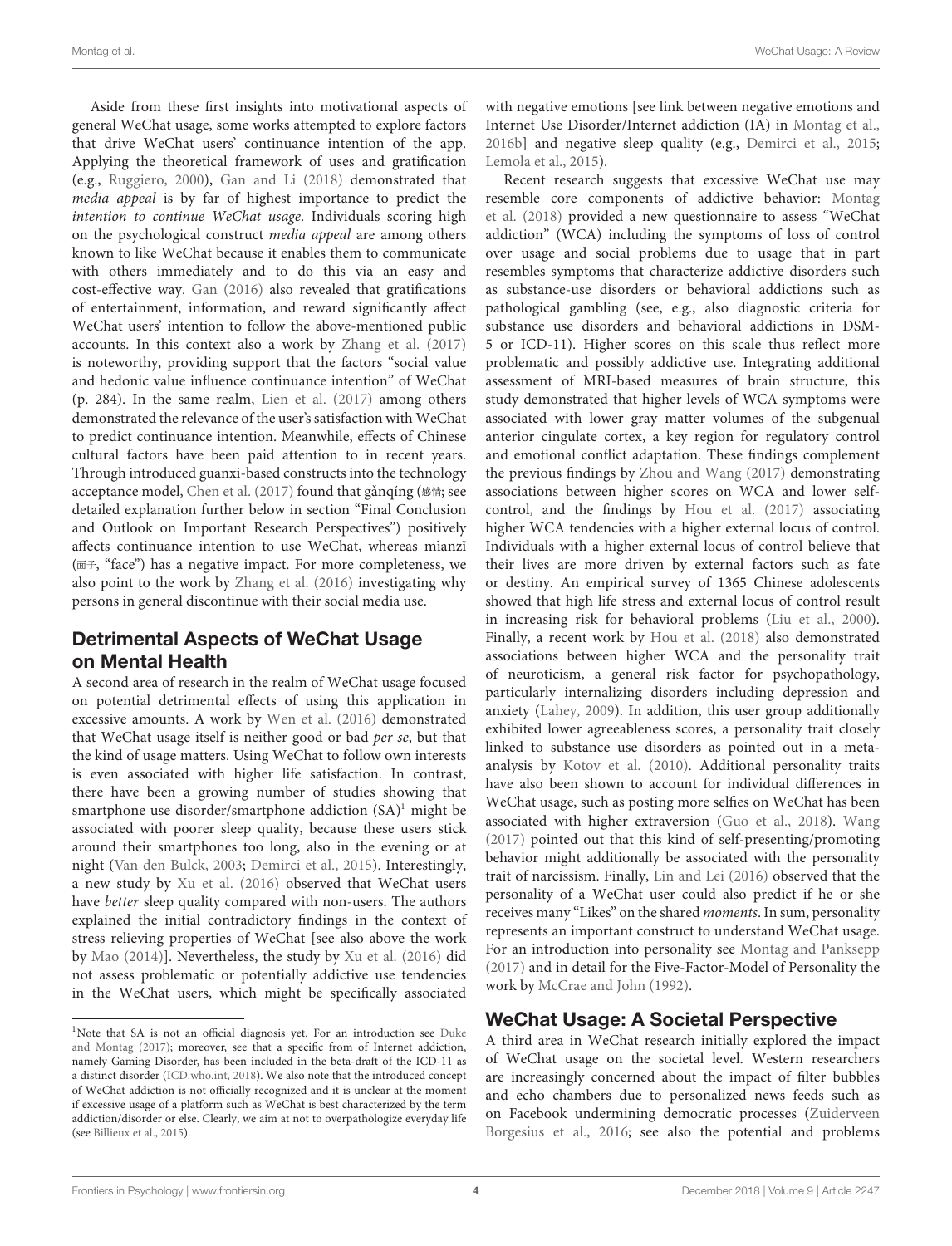of psychological profiling/microtargeting; [Kosinski et al.,](#page-6-25) [2015;](#page-6-25) [Matz and Netzer,](#page-6-26) [2017\)](#page-6-26). Among others, informing yourself via a personalized news feed, which is presented to you according to your "Like" profile, might lead to biased views on the world and even radicalization, in particular if persons inform themselves only via social media about the daily news [see, for an introduction of the term filter bubble, the work by [Pariser](#page-6-27) [\(2011\)](#page-6-27)]. Please see also **[Table 1](#page-2-0)** showing that both Facebook and WeChat have such a news feed included in their application informing users on their social networks but also aspects in line with their personalized interests. Note that effects of such a personalized news feed on pluralistic opinions in society might differ depending on the different forms of governance across global societies.

WeChat has reached an enormous popularity with great potential in the discourse of societal areas of relevance (e.g., [DeLuca et al.,](#page-5-13) [2016\)](#page-5-13) and also using WeChat for educational purposes [\(Zeng et al.,](#page-7-11) [2016\)](#page-7-11). Given that also older generations are using WeChat in the meanwhile [\[Huang and Zhang,](#page-5-14) [2017;](#page-5-14) see also an additional small study on socio-demographics of WeChat usage by [Deng and Lin](#page-5-15) [\(2015\)](#page-5-15)], the study of the WeChat platform will be of interest to get insights into a wide array of human behavior. This might be of special relevance when considering the new social credit system of the Chinese government used as a tool to develop a national reputation system of the Chinese population [\(BBC.com,](#page-5-16) [2015\)](#page-5-16).

# FINAL CONCLUSION AND OUTLOOK ON IMPORTANT RESEARCH PERSPECTIVES

Most of the recent research unfortunately only relies on selfreport techniques, but clearly it will be of relevance to do digital phenotyping via the methods of Psychoinformatics to get exact information on what people are doing on WeChat [\(Montag et al.,](#page-6-28) [2016a;](#page-6-28) [Insel,](#page-5-17) [2017\)](#page-5-17). A more objective and quantitative assessment of app usage is not only of relevance to assess problematic behavior of smartphone/WeChat use behavior that is often biased in self-reports [\(Lin et al.,](#page-6-29) [2015;](#page-6-29) [Montag et al.,](#page-6-30) [2015a,](#page-6-30) [2016a\)](#page-6-28), but might be used in the context of mental health applications, e.g., to determine patterns of use that may predict depression [such as recently observed by [Elhai et al.](#page-5-18) [\(2017\)](#page-5-18) in Western populations]. Clearly, this raises many problems in the area of data security in need to be solved in the near future to be able to use data from Psychoinformatics in the health sector [\(Markowetz et al.,](#page-6-31) [2014\)](#page-6-31).

Aside from this, it will be necessary to take a detailed look at the many possible distinct areas of WeChat behavior clearly going beyond broad WeChat usage. The necessity to focus on the actual behavior on a platform has also been stressed in a recent work by [Rothen et al.](#page-6-32) [\(2018\)](#page-6-32) investigating problematic Facebook use. Note that in the work on WeChat by [Montag et al.](#page-6-18) [\(2018\)](#page-6-18) it also has been shown that frequency of paying was inversely linked to the gray matter volume of the nucleus accumbens, a key rewardprocessing region of the brain. Therefore, self-report studies and also studies employing methods from Psychoinformatics need to assess the specific functions used and how often such distinct behaviors are shown. Again, we point toward the manifold

features of WeChat indeed making it a multipurpose platform. In sum, it is not only of relevance to understand how long or frequent a person is using WeChat on a daily level, but clearly what kinds of activities are shown on an individual level and whether this leads to problems in everyday life.

Going beyond the already mentioned points, a good understanding of WeChat usage in Chinese/Asian participants will only be possible if psychological constructs will be investigated being closer linked to Chinese culture. Among these are concepts such as guānxì (关系, [Chen et al.,](#page-5-5) [2017\)](#page-5-5), or personality dimensions going beyond the famous Big Five [\(Cheung et al.,](#page-5-19) [1996,](#page-5-19) [2001\)](#page-5-20). Guānxì, as a unique feature of Chinese society, consists of different aspects such as gǎnqíng (感情, affection), rénqíng (人情, favor), and xìnrèn (信任, trust) [\(Jukka et al.,](#page-5-21) [2017\)](#page-5-21). Recent studies have paid attention to the roles of different guānxì (  $\neq$  \$) dimensions exerting effects on the usage of social media [\(Chen et al.,](#page-5-5) [2017;](#page-5-5) [Davison et al.,](#page-5-22) [2018\)](#page-5-22). Much attention also should be paid to factors impacting different WeChat usage behavior, such as discontinuance behavior of WeChat and switching behavior to other social media (e.g., [Turel,](#page-7-12) [2015,](#page-7-12) [2016;](#page-7-13) [York and Turcotte,](#page-7-14) [2015\)](#page-7-14). In fact, the increasing functions and more popularity of platforms such as Facebook and WeChat (e.g., see **[Table 1](#page-2-0)**) have already resulted in some negative phenomena, such as technology/system overload [\(Karr-Wisniewski and Lu,](#page-6-33) [2010\)](#page-6-33), information overload [\(Jacoby et al.,](#page-5-23) [1974\)](#page-5-23), and social overload [\(Maier et al.,](#page-6-34) [2015a\)](#page-6-34); and went along with negative emotional and behavioral outcomes, such as stress, conflict, and discontinuance [\(Maier et al.,](#page-6-35) [2015b;](#page-6-35) [Turel,](#page-7-12) [2015,](#page-7-12) [2016\)](#page-7-13).

Future work will also need to determine further effects of excessive and problematic use on the brain and whether alterations associated with problematic use mirror neural changes that have been established in addictive disorders. Moreover, the initial findings by [Montag et al.](#page-6-18) [\(2018\)](#page-6-18) that point to potential brain structural changes associated with excessive use of WeChat were observed in a cross-sectional design, thus it remains to be determined whether the observed changes represent predisposing alterations for escalating usage or consequences of excessive use. In short, longitudinal studies are of high importance [such as the structural MRI study by [Zhou et al.](#page-7-15) [\(2017\)](#page-7-15) investigating the effects of gaming on the human brain], to disentangle the predisposing factors from the consequences of digital use.

In the realm of the recently introduced concept of Internet Communication Disorder [\(Wegmann and Brand,](#page-7-16) [2016;](#page-7-16) [Montag](#page-6-18) [et al.,](#page-6-18) [2018\)](#page-6-18), we have already mentioned above that lower gray matter volumes of the subgenual anterior cingulate cortex have been associated with higher WCA. Indeed, it is not clear, if Internet Communication Disorder and WCA, or perhaps better called WeChat Use Disorder (again see footnote 1 describing problems in terminology), might warrant an own disorder in a future edition of the International Classification of Diseases (ICD) issued by the World Health Organization (WHO). Nevertheless, the recent inclusion of Gaming Disorder in ICD-11 underlines the need to study behavioral addictions, as also recently emphasized by a current commentary by [Potenza et al.](#page-6-36) [\(2018\)](#page-6-36) in Nature. Moreover, important psychological questions to be answered in the context of WeChat usage will also touch the area of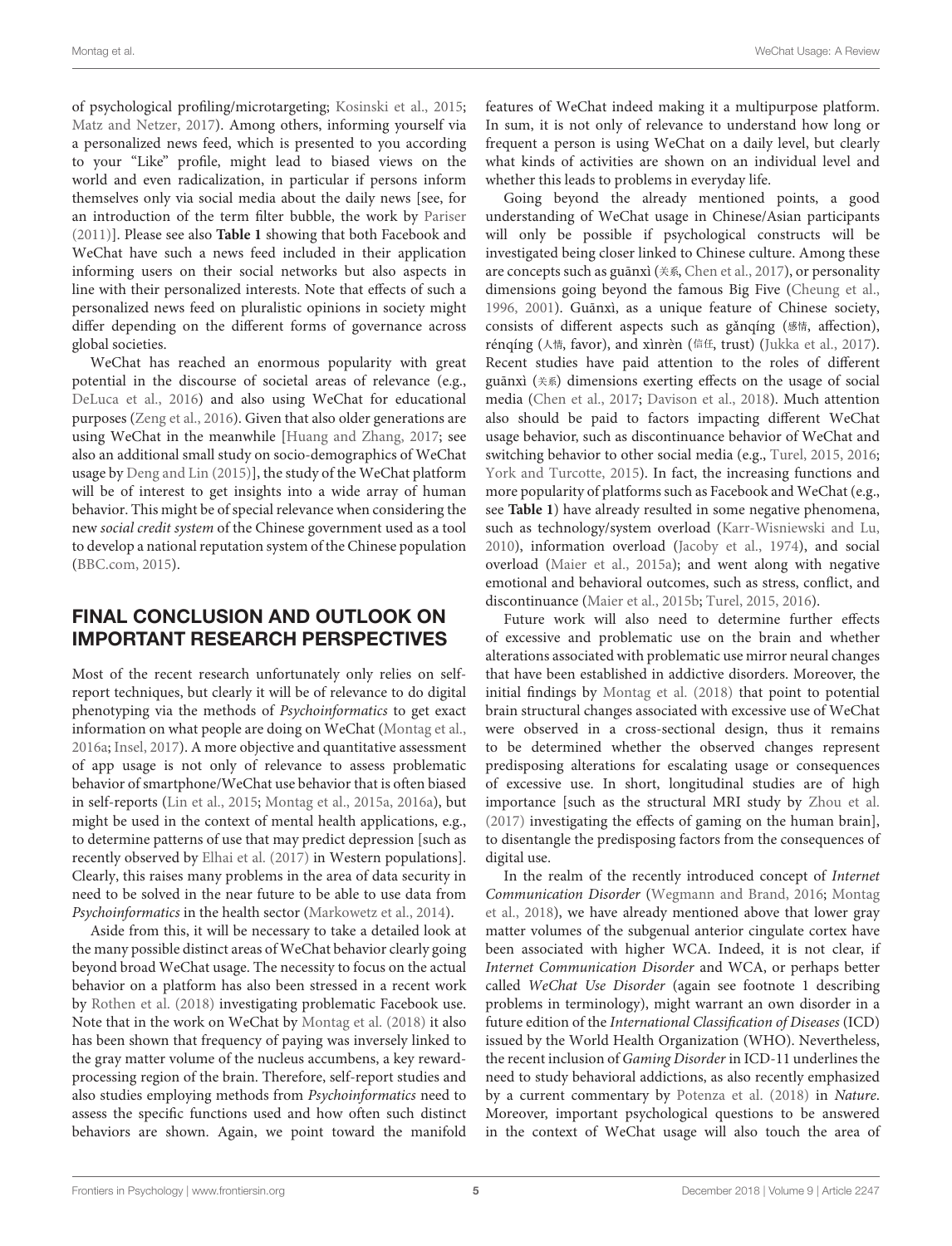a digital etiquette [\(Montag and Diefenbach,](#page-6-37) [2018\)](#page-6-37), and more detailed, if WeChat usage leads to lower social connection/taking less care of one's own children [\(Kushlev and Dunn,](#page-6-38) [2018\)](#page-6-38), possibly also resulting in lower empathy [\(Melchers et al.,](#page-6-39) [2015;](#page-6-39) [Lachmann et al.,](#page-6-40) [2018\)](#page-6-40). A new study by [Kushlev et al.](#page-6-41) [\(2019\)](#page-6-41) also demonstrated that smartphone usage reduces smiles between strangers. It also needs to be better understood at what levels WeChat may benefit users in everyday life and may even enhance resilience due to its potential stress-relieving effects or increased social support. This might be possible in many areas including administration of everyday life issues, health, and obviously communication.

In sum, the present article demonstrated that WeChat represents a multipurpose platform including social media functions, but clearly also going beyond this (see **[Table 1](#page-2-0)**). Researchers interested in cross-cultural research on social media usage will need to consider this, because this fact complicates matters when one aims to understand if same mechanisms globally can explain why humans are attracted to social media applications. Studies directly comparing individuals using WeChat, Facebook, and WhatsApp (but also other platforms such as Twitter or Weibo) with respect to motivation to use the app and potential effects on well-being are needed to address common and distinct features. Unfortunately, this task will only

#### **REFERENCES**

- <span id="page-5-16"></span>BBC.com (2015). Available at: [https://www.bbc.com/news/world-asia-china-](https://www.bbc.com/news/world-asia-china-34592186)[34592186](https://www.bbc.com/news/world-asia-china-34592186) [accessed June 10, 2018].
- <span id="page-5-9"></span>Billieux, J., Schimmenti, A., Khazaal, Y., Maurage, P., and Heeren, A. (2015). Are we overpathologizing everyday life? A tenable blueprint for behavioral addiction research. J. Behav. Addict. 4, 119–123. [doi: 10.1556/2006.4.2015.009](https://doi.org/10.1556/2006.4.2015.009)
- <span id="page-5-0"></span>Blog.WeChat.com (2017). Available at: [http://blog.wechat.com/2017/11/09/the-](http://blog.wechat.com/2017/11/09/the-2017-wechat-data-report/)[2017-wechat-data-report/](http://blog.wechat.com/2017/11/09/the-2017-wechat-data-report/) [accessed May 26, 2018].
- <span id="page-5-5"></span>Chen, L. S., Goh, C. F., Sun, Y. F., and Rash, A. (2017). Integrating guanxi into technology acceptance: an empirical investigation of WeChat. Telematics Inform. 34, 1125–1142. [doi: 10.1016/j.tele.2017.05.003](https://doi.org/10.1016/j.tele.2017.05.003)
- <span id="page-5-19"></span>Cheung, F. M., Leung, K., Fan, R. M., Song, W. Z., Zhang, J. X., and Zhang, J. P. (1996). Development of the Chinese personality assessment inventory. J. Cross Cult. Psychol. 27, 181–199. [doi: 10.1177/0022022196272003](https://doi.org/10.1177/0022022196272003)
- <span id="page-5-20"></span>Cheung, F. M., Leung, K., Zhang, J. X., Sun, H. F., Gan, Y. Q., Song, W. Z., et al. (2001). Indigenous Chinese personality constructs: is the fivefactor model complete? J. Cross Cult. Psychol. 32, 407–433. [doi: 10.1177/](https://doi.org/10.1177/0022022101032004003) [0022022101032004003](https://doi.org/10.1177/0022022101032004003)
- <span id="page-5-22"></span>Davison, R. M., Ou, C. X. J., and Martinsons, M. G. (2018). Interpersonal knowledge exchange in China: the impact of guanxi and social media. Inform. Manage. 55, 224–234. [doi: 10.1016/j.im.2017.05.008](https://doi.org/10.1016/j.im.2017.05.008)
- <span id="page-5-13"></span>DeLuca, K. M., Brunner, E., and Sun, Y. (2016). Weibo, WeChat, and the transformative events of environmental activism on China's wild public screens. Int. J. Commun. 10, 321–339.
- <span id="page-5-6"></span>Demirci, K., Akgönül, M., and Akpinar, A. (2015). Relationship of smartphone use severity with sleep quality, depression, and anxiety in university students. J. Behav. Addict. 4, 85–92. [doi: 10.1556/2006.4.2015.010](https://doi.org/10.1556/2006.4.2015.010)
- <span id="page-5-15"></span>Deng, S., and Lin, Y. (2015). How mobile messaging apps users share information on WeChat: the role of demographic variables. J. Data Inform. Sci. 7, 32–49.
- <span id="page-5-7"></span>Duke, É, and Montag, C. (2017). Smartphone Addiction and Beyond: Initial Insights on an Emerging Research Topic and its Relationship to Internet Addiction. Cham: Springer, 359–372. [doi: 10.1007/978-3-319-46276-9\\_21](https://doi.org/10.1007/978-3-319-46276-9_21)
- <span id="page-5-18"></span>Elhai, J. D., Tiamiyu, M. F., Weeks, J. W., Levine, J. C., Picard, K. J., and Hall, B. J. (2017). Depression and emotion regulation predict objective smartphone use measured over one week. Pers. Individ. Differ. 133, 21–28. [doi: 10.1016/j.paid.](https://doi.org/10.1016/j.paid.2017.04.051) [2017.04.051](https://doi.org/10.1016/j.paid.2017.04.051)

be hard to achieve given that some platforms are not available in all countries and certain platforms are dominating domestic markets with low chances for competitors to get a huge share of an already saturated market.

### AUTHOR CONTRIBUTIONS

CM drafted the first version of the review. BB and CG critically worked over this draft and revised it before submission.

### FUNDING

The position of CM was funded by a Heisenberg grant awarded to him by the German Research Foundation (MO 2363/3-2). BB's research was supported by the National Natural Science Foundation of China (NSFC, Nr. 91632117), the Fundamental Research Funds for the Central Universities of China (ZYGX2015Z002), the Sichuan Science and Technology Department (2018JY0001). CG's research was supported by the National Natural Science Foundation of China (NSFC, Nr. 71403301), and the Fundamental Research Funds for the Central Universities (16WKPY35).

- <span id="page-5-4"></span>Gan, C. (2016). Factors affecting continuance intention to follow WeChat public accounts. Geomatics Inform. Sci. Wuhan Univ. 41, 106–111.
- <span id="page-5-2"></span>Gan, C. (2017). Understanding WeChat users' liking behavior: an empirical study in China. Comput. Hum. Behav. 68, 30–39. [doi: 10.1016/j.chb.2016.11.002](https://doi.org/10.1016/j.chb.2016.11.002)
- <span id="page-5-3"></span>Gan, C., and Li, H. (2018). Understanding the effects of gratifications on the continuance intention to use WeChat in China: a perspective on uses and gratifications. Comput. Hum. Behav. 78, 306–315. [doi: 10.1016/j.chb.2017.](https://doi.org/10.1016/j.chb.2017.10.003) [10.003](https://doi.org/10.1016/j.chb.2017.10.003)
- <span id="page-5-1"></span>Gan, C., and Wang, W. (2015). Uses and gratifications of social media: a comparison of microblog and WeChat. J. Syst. Inform. Technol. 17, 351–363. [doi: 10.1108/JSIT-06-2015-0052](https://doi.org/10.1108/JSIT-06-2015-0052)
- <span id="page-5-12"></span>Guo, M., Liu, R. D., Ding, Y., Hu, B., Zhen, R., Liu, Y., et al. (2018). How are extraversion, exhibitionism, and gender associated with posting selfies on WeChat friends' circle in Chinese teenagers? Pers. Individ. Differ. 127, 114–116. [doi: 10.1016/j.paid.2018.01.042](https://doi.org/10.1016/j.paid.2018.01.042)
- <span id="page-5-11"></span>Hou, J., Ndasauka, Y., Jiang, Y., Chen, S., Xu, F., and Zhang, X. (2018). Weibo or wechat? Assessing preference for social networking sites and role of personality traits and psychological factors. Front. Psychol. 9:545. [doi: 10.3389/fpsyg.2018.](https://doi.org/10.3389/fpsyg.2018.00545) [00545](https://doi.org/10.3389/fpsyg.2018.00545)
- <span id="page-5-10"></span>Hou, J., Ndasauka, Y., Jiang, Y., Ye, Z., Wang, Y., Yang, L., et al. (2017). Excessive use of WeChat, social interaction and locus of control among college students in China. PLoS One 12:e0183633. [doi: 10.1371/journal.pone.018](https://doi.org/10.1371/journal.pone.0183633) [3633](https://doi.org/10.1371/journal.pone.0183633)
- <span id="page-5-14"></span>Huang, H., and Zhang, X. (2017). The adoption and use of WeChat among middleaged residents in urban China. Chin. J. Commun. 10, 134–156. [doi: 10.1080/](https://doi.org/10.1080/17544750.2016.1211545) [17544750.2016.1211545](https://doi.org/10.1080/17544750.2016.1211545)
- <span id="page-5-8"></span>ICD.who.int (2018). Available at: [https://icd.who.int/browse11/l-m/en#/http://id.](https://icd.who.int/browse11/l-m/en#/http://id.who.int/icd/entity/1448597234) [who.int/icd/entity/1448597234](https://icd.who.int/browse11/l-m/en#/http://id.who.int/icd/entity/1448597234) [accessed on May 27, 2018].
- <span id="page-5-17"></span>Insel, T. R. (2017). Digital phenotyping: technology for a new science of behavior. JAMA 318, 1215–1216. [doi: 10.1001/jama.2017.11295](https://doi.org/10.1001/jama.2017.11295)
- <span id="page-5-23"></span>Jacoby, J., Speller, D. E., and Kohn, C. A. (1974). Brand choice behavior as a function of information load. J. Mark. Res. 11, 63–69. [doi: 10.1016/j.numecd.](https://doi.org/10.1016/j.numecd.2016.02.013) [2016.02.013](https://doi.org/10.1016/j.numecd.2016.02.013)
- <span id="page-5-21"></span>Jukka, M. K., Blomqvist, K., Li, P. P., and Gan, C. (2017). Trust-distrust balance: trust ambivalence in Sino-Western B2B Relationships. Cross Cult. Strateg. Manage. 24, 482–507. [doi: 10.1108/CCSM-01-2016-0019](https://doi.org/10.1108/CCSM-01-2016-0019)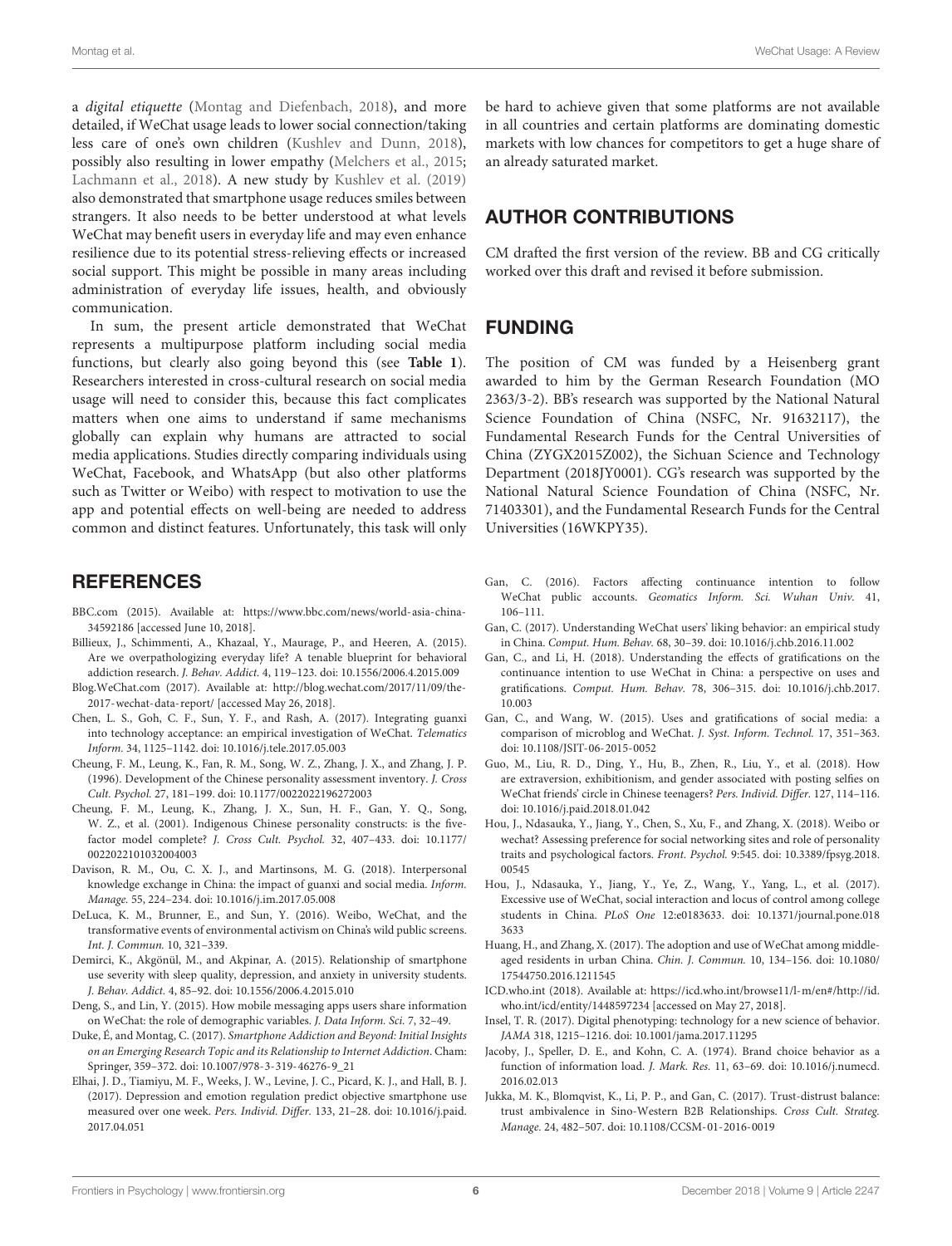- <span id="page-6-33"></span>Karr-Wisniewski, P., and Lu, Y. (2010). When more is too much: operationalizing technology overload and exploring its impact on knowledge worker productivity. Comput. Hum. Behav. 26, 1061–1072. [doi: 10.1016/j.chb.2010.](https://doi.org/10.1016/j.chb.2010.03.008) [03.008](https://doi.org/10.1016/j.chb.2010.03.008)
- <span id="page-6-25"></span>Kosinski, M., Matz, S. C., Gosling, S. D., Popov, V., and Stillwell, D. (2015). Facebook as a research tool for the social sciences: opportunities, challenges, ethical considerations, and practical guidelines. Am. Psychol. 70, 543–556. [doi:](https://doi.org/10.1037/a0039210) [10.1037/a0039210](https://doi.org/10.1037/a0039210)
- <span id="page-6-21"></span>Kotov, R., Gamez, W., Schmidt, F., and Watson, D. (2010). Linking "big" personality traits to anxiety, depressive, and substance use disorders: a metaanalysis. Psychol. Bull. 136, 768–821. [doi: 10.1037/a0020327](https://doi.org/10.1037/a0020327)
- <span id="page-6-38"></span>Kushlev, K., and Dunn, E. W. (2018). Smartphones distract parents from cultivating feelings of connection when spending time with their children. J. Soc. Pers. Relationsh. (in press). [doi: 10.1177/026540751876](https://doi.org/10.1177/0265407518769387) [9387](https://doi.org/10.1177/0265407518769387)
- <span id="page-6-41"></span>Kushlev, K., Hunter, J. F., Proulx, J., Pressman, S. D., and Dunn, E. (2019). Smartphones reduce smiles between strangers. Comput. Hum. Behav. 91, 12–16. [doi: 10.1016/j.chb.2018.09.023](https://doi.org/10.1016/j.chb.2018.09.023)
- <span id="page-6-40"></span>Lachmann, B., Sindermann, C., Sariyska, R. Y., Luo, R., Melchers, M. C., Becker, B., et al. (2018). The role of empathy and life satisfaction in internet and smartphone use disorder. Front. Psychol. 9:398. [doi: 10.3389/fpsyg.2018.](https://doi.org/10.3389/fpsyg.2018.00398) [00398](https://doi.org/10.3389/fpsyg.2018.00398)
- <span id="page-6-20"></span>Lahey, B. B. (2009). Public health significance of neuroticism. Am. Psychol. 64, 241–256. [doi: 10.1037/a0015309](https://doi.org/10.1037/a0015309)
- <span id="page-6-17"></span>Lemola, S., Perkinson-Gloor, N., Brand, S., Dewald-Kaufmann, J. F., and Grob, A. (2015). Adolescents' electronic media use at night, sleep disturbance, and depressive symptoms in the smartphone age. J. Youth Adolesc. 44, 405–418. [doi: 10.1007/s10964-014-0176-x](https://doi.org/10.1007/s10964-014-0176-x)
- <span id="page-6-7"></span>Li, B., Wu, Y., Jiang, S., and Zhai, H. (2018). WeChat addiction suppresses the impact of stressful life events on life satisfaction. Cyberpsychol. Behav. Soc. Netw. 21, 194–198. [doi: 10.1089/cyber.2017.0544](https://doi.org/10.1089/cyber.2017.0544)
- <span id="page-6-8"></span>Lien, C. H., and Cao, Y. (2014). Examining WeChat users' motivations, trust, attitudes, and positive word-of-mouth: evidence from China. Comput. Hum. Behav. 41, 104–111. [doi: 10.1016/j.chb.2014.08.013](https://doi.org/10.1016/j.chb.2014.08.013)
- <span id="page-6-15"></span>Lien, C. H., Cao, Y., and Zhou, X. (2017). Service quality, satisfaction, stickiness, and usage intentions: an exploratory evaluation in the context of WeChat services. Comput. Hum. Behav. 68, 403–410. [doi: 10.1016/j.chb.2016.11.061](https://doi.org/10.1016/j.chb.2016.11.061)
- <span id="page-6-22"></span>Lin, S., and Lei, C. (2016). The influence of gender, extraversion and aggressiveness on the circle of friends for WeChat. J. Residuals Sci. Technol. 13, 66.1–66.8.
- <span id="page-6-29"></span>Lin, Y. H., Lin, Y. C., Lee, Y. H., Lin, P. H., Lin, S. H., Chang, L. R., et al. (2015). Time distortion associated with smartphone addiction: identifying smartphone addiction via a mobile application (App). J. Psychiatr. Res. 65, 139–145. [doi:](https://doi.org/10.1016/j.jpsychires.2015.04.003) [10.1016/j.jpsychires.2015.04.003](https://doi.org/10.1016/j.jpsychires.2015.04.003)
- <span id="page-6-19"></span>Liu, X., Kurita, H., Uchiyama, M., Okawa, M., Liu, L., and Ma, D. (2000). Life events, locus of control, and behavioral problems among Chinese adolescents. J. Clin. Psychol. 56, 1565–1577. [doi: 10.1002/1097-4679\(200012\)56:12<1565::](https://doi.org/10.1002/1097-4679(200012)56:12<1565::AID-7>3.0.CO;2-U) [AID-7>3.0.CO;2-U](https://doi.org/10.1002/1097-4679(200012)56:12<1565::AID-7>3.0.CO;2-U)
- <span id="page-6-34"></span>Maier, C., Laumer, S., Eckhardt, A., and Weitzel, T. (2015a). Giving too much social support: social overload on social networking sites. Eur. J. Inform. Syst. 24, 447–464. [doi: 10.1057/ejis.2014.3](https://doi.org/10.1057/ejis.2014.3)
- <span id="page-6-35"></span>Maier, C., Laumer, S., Weinert, C., and Weitzel, T. (2015b). The effects of technostress and switching stress on discontinued use of social networking services: a study of Facebook use. Inform. Syst. J. 25, 275–308. [doi: 10.1111/isj.](https://doi.org/10.1111/isj.12068) [12068](https://doi.org/10.1111/isj.12068)
- <span id="page-6-6"></span>Mao, C. (2014). Friends and relaxation: key factors of undergraduate students' WeChat using. Creat. Educ. 5, 636–640. [doi: 10.4236/ce.2014.58075](https://doi.org/10.4236/ce.2014.58075)
- <span id="page-6-31"></span>Markowetz, A., Błaszkiewicz, K., Montag, C., Switala, C., and Schlaepfer, T. E. (2014). Psycho-informatics: big data shaping modern psychometrics. Med. Hypotheses 82, 405–411. [doi: 10.1016/j.mehy.2013.11.030](https://doi.org/10.1016/j.mehy.2013.11.030)
- <span id="page-6-26"></span>Matz, S. C., and Netzer, O. (2017). Using big data as a window into consumers' psychology. Curr. Opin. Behav. Sci. 18, 7–12. [doi: 10.1016/j.cobeha.2017.05.009](https://doi.org/10.1016/j.cobeha.2017.05.009)
- <span id="page-6-24"></span>McCrae, R. R., and John, O. P. (1992). An introduction to the five-factor model and its applications. J. Pers. 60, 175–215. [doi: 10.1111/j.1467-6494.1992.](https://doi.org/10.1111/j.1467-6494.1992.tb00970.x) [tb00970.x](https://doi.org/10.1111/j.1467-6494.1992.tb00970.x)
- <span id="page-6-39"></span>Melchers, M., Li, M., Chen, Y., Zhang, W., and Montag, C. (2015). Lower empathy is associated with problematic Internet use: empirical evidence from Germany and China. Asian J. Psychiatry 17, 56–60. [doi: 10.1016/j.ajp.2015.06.019](https://doi.org/10.1016/j.ajp.2015.06.019)
- <span id="page-6-12"></span>Montag, C. (2018). "The neuroscientific basis of smartphone/social media usage and the need to include methods form "Psychoinformatics," in Proceedings of the NeuroIS Conference Paper, Vienna.
- <span id="page-6-30"></span>Montag, C., Błaszkiewicz, K., Lachmann, B., Sariyska, R., Andone, I., Trendafilov, B., et al. (2015a). Recorded behavior as a valuable resource for diagnostics in mobile phone addiction: evidence from psychoinformatics. Behav. Sci. 5, 434–442. [doi: 10.3390/bs5040434](https://doi.org/10.3390/bs5040434)
- <span id="page-6-1"></span>Montag, C., Błaszkiewicz, K., Sariyska, R., Lachmann, B., Andone, I., Trendafilov, B., et al. (2015b). Smartphone usage in the 21st century: who is active on WhatsApp? BMC Res. Notes 8:331. [doi: 10.1186/s13104-015-1280-z](https://doi.org/10.1186/s13104-015-1280-z)
- <span id="page-6-28"></span>Montag, C., Duke, É, and Markowetz, A. (2016a). Toward psychoinformatics: computer science meets psychology. Comput. Math. Methods Med. 2016:2983685. [doi: 10.1155/2016/2983685](https://doi.org/10.1155/2016/2983685)
- <span id="page-6-37"></span>Montag, C., and Diefenbach, S. (2018). Towards homo digitalis: important research issues for psychology and the neurosciences at the dawn of the internet of things and the digital society. Sustainability 10, 1–21. [doi: 10.3390/su1002](https://doi.org/10.3390/su10020415) [0415](https://doi.org/10.3390/su10020415)
- <span id="page-6-16"></span>Montag, C., Sindermann, C., Becker, B., and Panksepp, J. (2016b). An affective neuroscience framework for the molecular study of Internet addiction. Front. Psychol. 7:1906. [doi: 10.3389/fpsyg.2016.01906](https://doi.org/10.3389/fpsyg.2016.01906)
- <span id="page-6-5"></span>Montag, C., Markowetz, A., Blaszkiewicz, K., Andone, I., Lachmann, B., Sariyska, R., et al. (2017). Facebook usage on smartphones and gray matter volume of the nucleus accumbens. Behav. Brain Res. 329, 221–228. [doi: 10.1016/](https://doi.org/10.1016/j.bbr.2017.04.035) [j.bbr.2017.04.035](https://doi.org/10.1016/j.bbr.2017.04.035)
- <span id="page-6-23"></span>Montag, C., and Panksepp, J. (2017). Primary emotional systems and personality: an evolutionary perspective. Front. Psychol. 8:464. [doi: 10.3389/fpsyg.2017.](https://doi.org/10.3389/fpsyg.2017.00464) [00464](https://doi.org/10.3389/fpsyg.2017.00464)
- <span id="page-6-18"></span>Montag, C., Zhao, Z., Sindermann, C., Xu, L., Fu, M., Li, J., et al. (2018). Internet Communication Disorder and the structure of the human brain: initial insights on WeChat addiction. Sci. Rep. 8:2155. [doi: 10.1038/s41598-018-19904-y](https://doi.org/10.1038/s41598-018-19904-y)
- <span id="page-6-13"></span>Nie, R., Li, Z., and Zhou, N. (2018). WeChat Moments use and self-esteem among Chinese adults: the mediating roles of personal power and social acceptance and the moderating roles of gender and age. Pers. Individ. Differ. 131, 31–37. [doi: 10.1016/j.paid.2018.04.012](https://doi.org/10.1016/j.paid.2018.04.012)
- <span id="page-6-9"></span>Pang, H. (2016). Understanding key factors affecting young people's WeChat usage: an empirical study from uses and gratifications perspective. Int. J. Web Based Communities 12, 262–278. [doi: 10.1504/IJWBC.2016.077757](https://doi.org/10.1504/IJWBC.2016.077757)
- <span id="page-6-27"></span>Pariser, E. (2011). The Filter Bubble: What the Internet is Hiding from You. London: Penguin UK.
- <span id="page-6-36"></span>Potenza, M. N., Higuchi, S., and Brand, M. (2018). Call for research into a wider range of behavioural addictions. Nature 555:379. [doi: 10.1038/d41586-018-](https://doi.org/10.1038/d41586-018-02568-z) [02568-z](https://doi.org/10.1038/d41586-018-02568-z)
- <span id="page-6-32"></span>Rothen, S., Briefer, J. F., Deleuze, J., Karila, L., Andreassen, C. S., Achab, S., et al. (2018). Disentangling the role of users' preferences and impulsivity traits in problematic Facebook use. PLoS One 13:e0201971. [doi: 10.1371/journal.pone.](https://doi.org/10.1371/journal.pone.0201971) [0201971](https://doi.org/10.1371/journal.pone.0201971)
- <span id="page-6-14"></span>Ruggiero, T. E. (2000). Uses and gratifications theory in the 21st century. Mass Commun. Soc. 3, 3–37. [doi: 10.1207/S15327825MCS0301\\_02](https://doi.org/10.1207/S15327825MCS0301_02)
- <span id="page-6-2"></span>Ryan, T., Chester, A., Reece, J., and Xenos, S. (2014). The uses and abuses of Facebook: a review of Facebook addiction. J. Behav. Addict. 3, 133–148. [doi:](https://doi.org/10.1556/JBA.3.2014.016) [10.1556/JBA.3.2014.016](https://doi.org/10.1556/JBA.3.2014.016)
- <span id="page-6-11"></span>Sherman, L. E., Greenfield, P. M., Hernandez, L. M., and Dapretto, M. (2018). Peer influence via instagram: effects on brain and behavior in adolescence and young adulthood. Child Dev. 89, 37–47. [doi: 10.1111/cdev.12838](https://doi.org/10.1111/cdev.12838)
- <span id="page-6-10"></span>Sherman, L. E., Payton, A. A., Hernandez, L. M., Greenfield, P. M., and Dapretto, M. (2016). The power of the like in adolescence: effects of peer influence on neural and behavioral responses to social media. Psychol. Sci. 27, 1027–1035. [doi: 10.1177/0956797616645673](https://doi.org/10.1177/0956797616645673)
- <span id="page-6-3"></span>Song, H., Zmyslinski-Seelig, A., Kim, J., Drent, A., Victor, A., Omori, K., et al. (2014). Does Facebook make you lonely? A meta analysis. Comput. Hum. Behav. 36, 446–452. [doi: 10.1016/j.chb.2014.04.011](https://doi.org/10.1016/j.chb.2014.04.011)
- <span id="page-6-4"></span>Tandoc, E. C., Ferrucci, P., and Duffy, M. (2015). Facebook use, envy, and depression among college students: is facebooking depressing? Comput. Hum. Behav. 43, 139–146. [doi: 10.1016/j.chb.2014.10.053](https://doi.org/10.1016/j.chb.2014.10.053)
- <span id="page-6-0"></span>Tencent. (2018). Tencent Announces 2018 First Quarter Results. Available at: [https:](https://www.tencent.com/en-us/articles/15000691526464720.pdf) [//www.tencent.com/en-us/articles/15000691526464720.pdf](https://www.tencent.com/en-us/articles/15000691526464720.pdf) [accessed May 14, 2018].